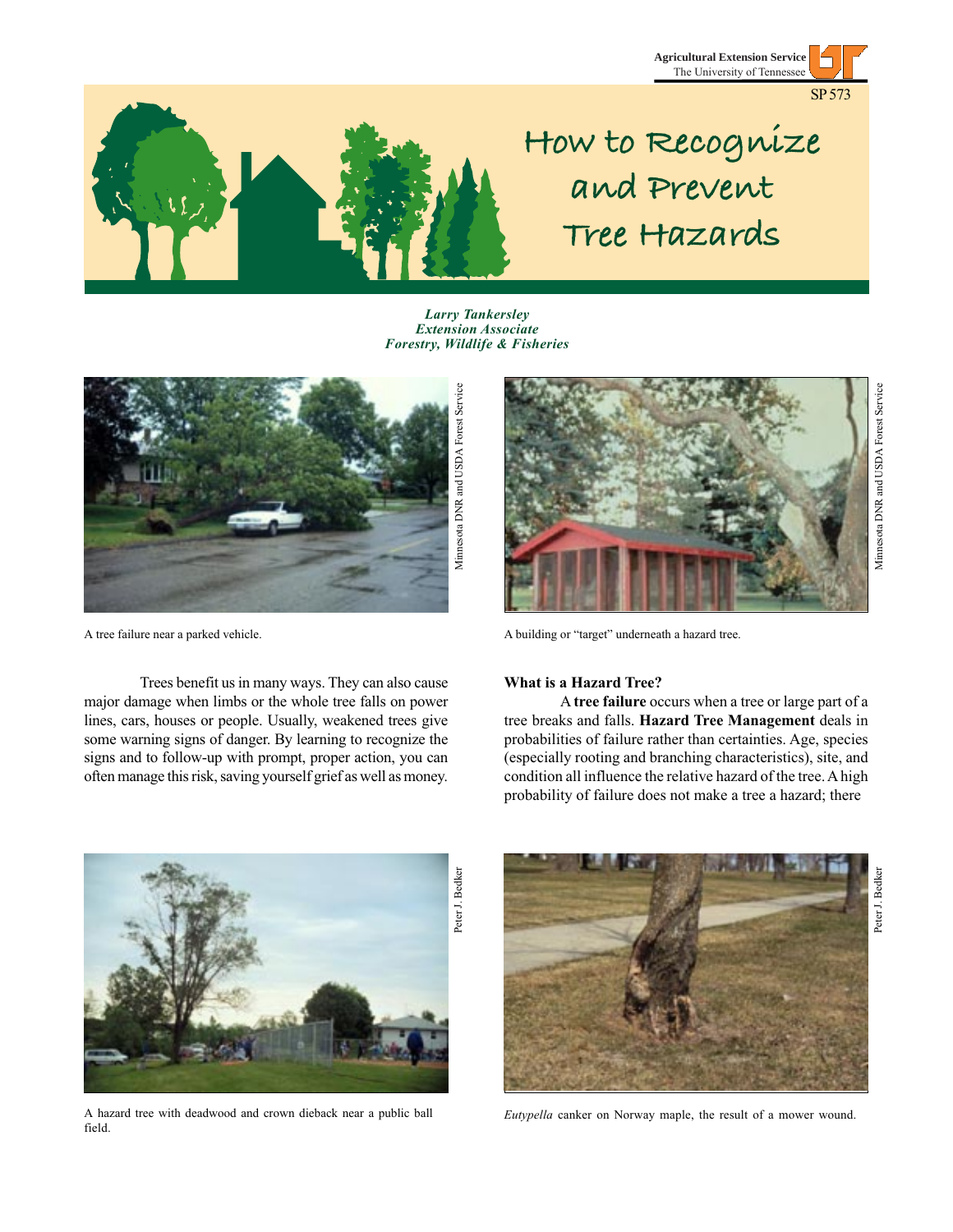also must be a "target" that could be damaged or injured if the tree fails.

Trees become a potential **hazard** when there is a **target**. A target is a structure, vehicle or a person that would be struck by a falling tree or its parts. The target directly influences the degree of hazard. Consider the differences among a tree falling on a fence, a house or a person. A tree leaning over the bedroom is most hazardous. Trees near highuse areas are more of a risk than those near infrequently visited areas, as the probability of a person being hit is greater. Priorities for removal or corrective treatments depend on the hazard rating of the tree.

Tree age is important in hazard tree management. Every tree species has an inherent life span. Some trees inherently live longer than others. Risk of failure increases with age. Table 1 provides a general guide for hazards based on tree age and species. Longevity should be considered when evaluating existing tree hazards or selecting species to plant. Generally, longer-lived species are preferred, unless plans are made to maintain or periodically replace less persistent species.

The environment in which a tree lives will also determine its hazard potential. Trees growing on rock ledges or near a body of water often have shallow root systems. Trees recently exposed by the removal of neighboring trees are more susceptible to damaging winds.

### **Observe the Trunk**

Decay, a major cause of tree failure, is caused by fungi that weaken wood as they grow and reproduce. As healthy trees bend and sway, wood fibers slide past each other. Decaying tissues, however, are not flexible and often break. Each species of fungi has a characteristic, often conspicuous, reproductive structure. Some are conks, which are woody and perennial, while others are mushrooms that are soft and deteriorate after a short (e.g. several days to a few weeks) period. The presence of many reproductive structures often indicates advanced stages of decay.

Decay is often present without obvious signs. Cracks, seams, butt swell, dead branch stubs and large, older wounds suggest internal decay. Decay fungi typically need an opening in the tree's bark to enter the tree. Openings in the bark above and below ground are caused in a variety of ways. Fire, lightning, branches rubbing each other in response to wind and the activities of insects, humans, birds and other animals can wound a tree. Wounds and cankers are two types of tree defects associated with hazards. Cankers are usually tree diseases that are perennial and aggressive. These defects enlarge with time and increase the likelihood of tree failure.

Wounds and cankers can be weak points on a trunk and their position relative to the prevailing winds influences the risk they represent. A tree is more likely to break at a wound or canker if it is facing or opposite to the direction of the prevailing wind. Most trees fail during winds greater than 40 mph. Some fall on a perfectly still day. Vertical cracks or seams along the trunk suggest internal defects.

A hollow tree is not necessarily a hazard tree. Cavities develop from bark wounds. Many old trees have large conspicuous cavities or "hollows" in the main trunk, large root or branch. Vigorous trees have been observed to grow more sound wood around the hollow, compensating for that lost to decay. Compartmentalization of the decay also prevents the size of the "rotten compartment" from expanding. In later years, this new wood is continuous with the spreading roots and the tree can be strong enough to exist safely for many more years.

#### **Inspect the Crown**

Crown vigor and form are two indicators of the general health of trees. Crown characteristics of a potential hazard tree include dieback, V-shaped forks and lopsidedness. Branches in the upper crown often die from the top down in response to stress. Repeated insect defoliation, extended periods of drought, soil compaction or root disease cause stress. Opportunistic pests, such as insects and fungi, often invade and further stress the tree.

Trees can recover from dieback, if the source of the stress is eliminated in time. However, trees with advanced crown decline will die and should be removed.

V-shaped forks are weak compared to broader angled forks and branches. Ice storms, heavy wet snow or high winds often trigger failure. Elm, oak, maple, yellowpoplar and willow are especially prone to break at weak forks. Corrective pruning when trees are young can prevent many of these problems.

Trees that grow on the edge of a woodlot or trees crowded together often form lopsided crowns or lean into



Thickness of sound wood in outer shell required to maintain 66 percent of original strength in trees with center rot. If the amount of sound wood exceeds that established by the line on the graph, the tree can be considered safe from failure (Johnson, 1981).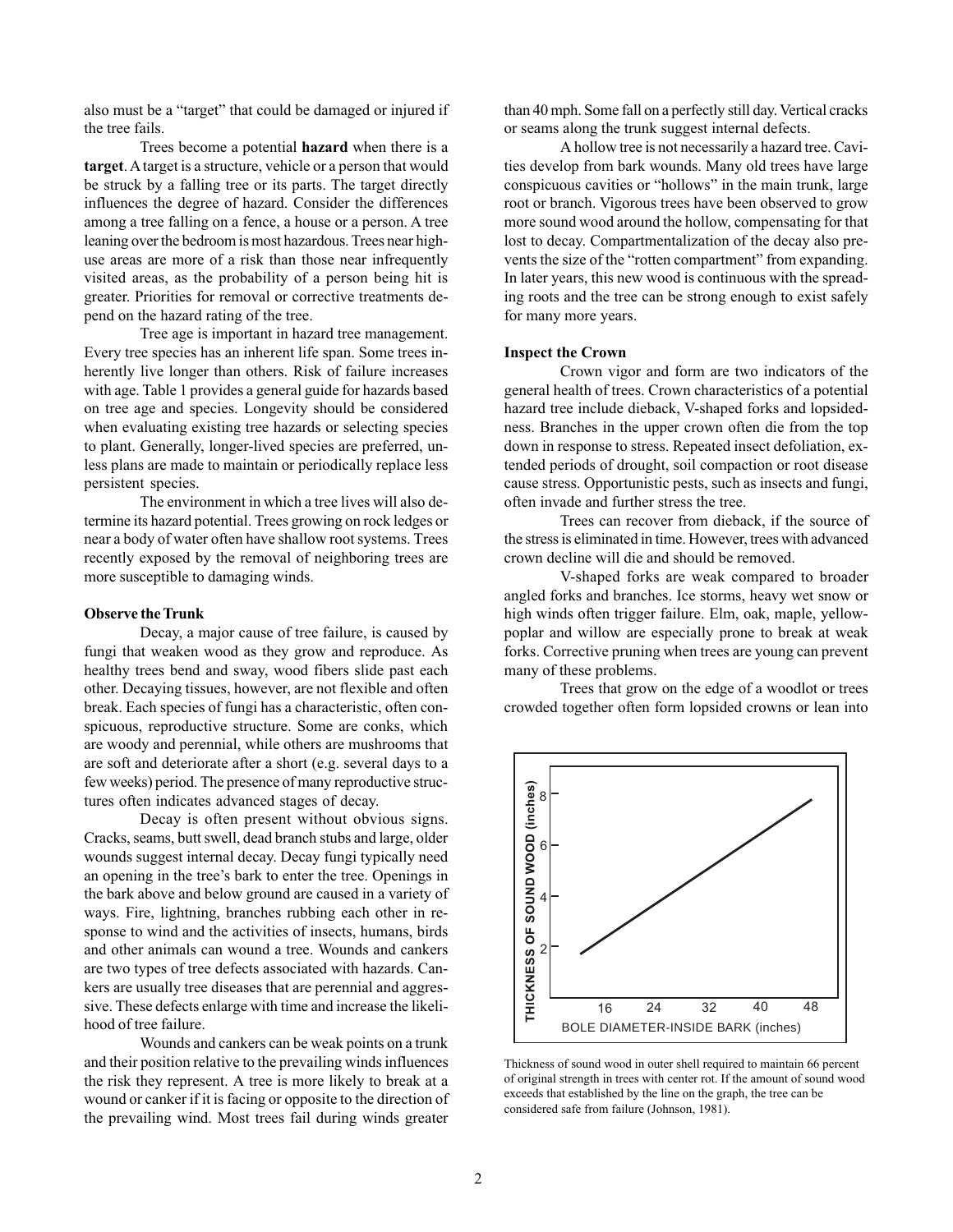# **Table 1. Hazard ratings based on tree longevity (Robbins 1986).**

| Common name        | Scientific name         | Age                    | Rating <sup>a</sup>                                      |
|--------------------|-------------------------|------------------------|----------------------------------------------------------|
| Red maple          | Acer rubrum             | <70                    | $\mathbf{1}$                                             |
| Silver maple       | Acer saccharinum        | 70-150<br>>150         | $\sqrt{2}$<br>$\overline{3}$                             |
| Hickory            | Carya spp.              | < 80<br>80-170<br>>170 | 1<br>$\overline{c}$<br>3                                 |
| Beech              | Fagus grandifolia       | < 80<br>80-170<br>>170 | 1<br>$\overline{c}$<br>3                                 |
| Ash                | Fraxinus spp.           | < 60<br>60-150<br>>150 | 1<br>$\overline{c}$<br>$\overline{3}$                    |
| Eastern redcedar   | Juniperus virginiana    | <70<br>70-120<br>>120  | 1<br>$\overline{2}$<br>$\overline{3}$                    |
| Yellow-poplar      | Liriodendron tulipifera | < 80<br>80-200<br>>200 | $\mathbf 1$<br>$\overline{2}$<br>$\overline{\mathbf{3}}$ |
| Virginia pine      | Pinus virginiana        | 50-80<br>>80           | 2<br>$\overline{3}$                                      |
| Shortleaf pine     | Pinus echinata          | < 80                   | $\mathbf{1}$                                             |
| Eastern white pine | Pinus strobus           | 70-175<br>>175         | $\sqrt{2}$<br>$\overline{3}$                             |
| Sycamore           | Platanus occidentalis   | < 80<br>80-200<br>>200 | 1<br>$\overline{c}$<br>$\overline{3}$                    |
| Cottonwood         | Populus deltoides       | $<$ 40                 |                                                          |
| White oak          | Quercus alba            | $<\!\!80$              | 1                                                        |
| Northern red oak   | Quercus rubra           | >120                   | $\overline{2}$                                           |
| Pin oak            | Quercus palustris       | $<\!\!60$              | 1                                                        |
| <b>Black oak</b>   | Quercus velutina        | 60-150<br>>150         | $\overline{2}$<br>3                                      |
| Eastern hemlock    | Tsuga canadensis        | 110<br>110-200<br>>200 | 1<br>$\sqrt{2}$<br>$\overline{3}$                        |

<sup>a</sup>1=low hazard, 2=moderate hazard, 3=high hazard; ratings based on reported biological, silvicultural, insect and disease rotations.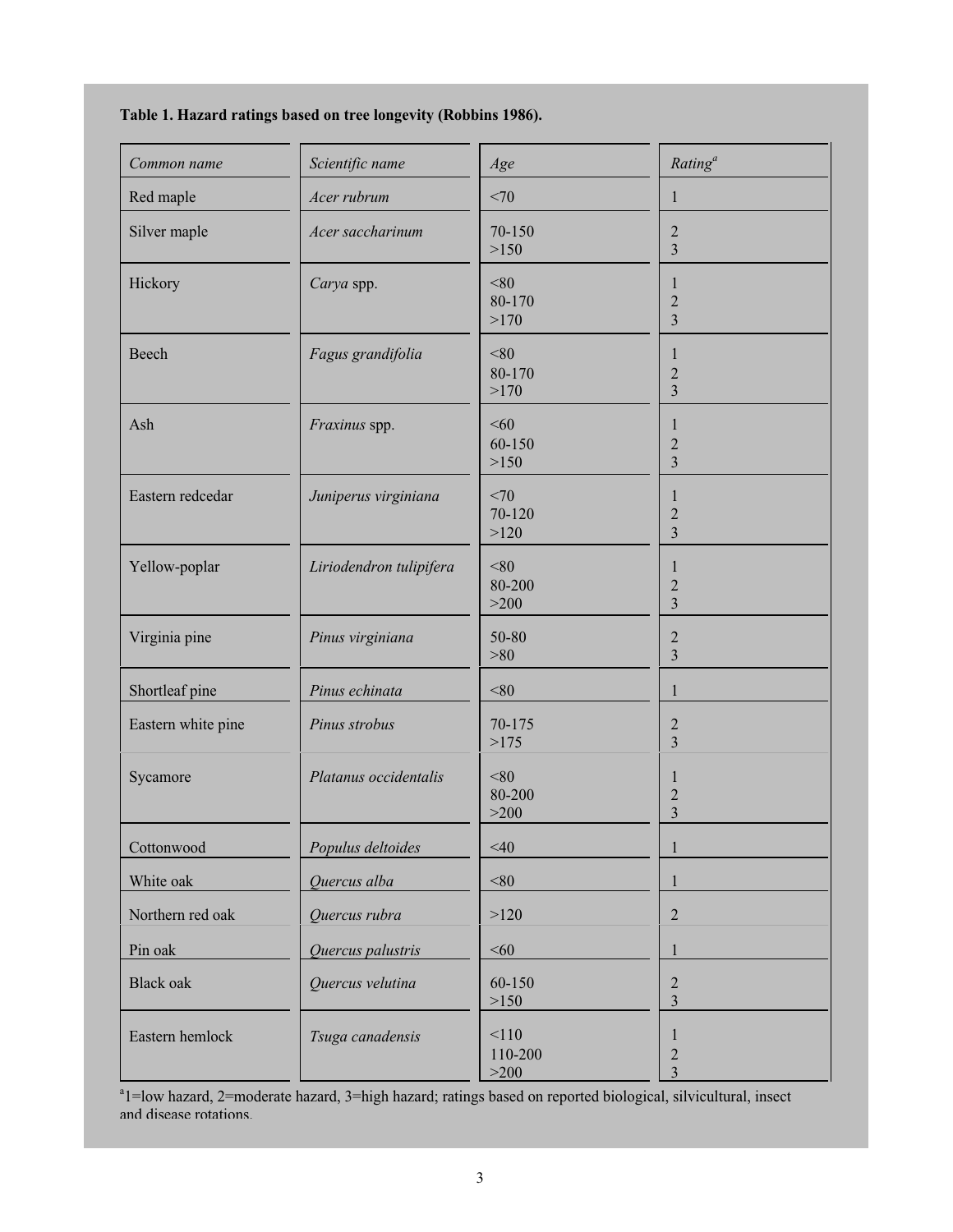the opening in response to sunlight. Leaning, lopsided trees may represent a hazard if they are above a target. Generally, trees that lean more than 15 degrees from vertical should be removed. Trees that have grown leaning are not as hazardous as trees that were originally straight, but subsequently developed a lean due to wind or root damage. The general growth form of the tree and any uplifted soil on the side of the tree opposite the lean provide clues to when the lean developed. Large trees that have tipped in intense winds seldom recover.

#### **Roots**

Root integrity and health cannot be over emphasized. In addition to absorbing water and essential elements, roots anchor the tree to the world. If the roots are damaged in any way, tree vitality and health are affected and the likelihood of failure increases. Construction is especially damaging to tree roots. Earthmoving and trenching can cut large portions of the root system. The probability of failure increases as the amount of the root damage increases. If 50 percent of a tree's root system is damaged, it should probably be removed. Wounds created during construction can cause problems several years after the construction is complete.

Tree roots damaged by decay or cutting may cause the tree to become more susceptible to wind throw. Soil depth and drainage also affect wind firmness. Trees rooted in shallow, wet soils are generally more prone to uprooting.

Above-ground clues to poor root conditions include thin crowns, with dwarfed, off-color or yellowing leaves, stunted growth, soil compaction, erosion, construction activity, soil fill around the tree, discolored or resinsoaked wood at the root collar and fruiting bodies of rootrot fungi growing at or near the base of the trees. Not all mushrooms growing under trees are associated with root diseases. Familiarity with the fruiting bodies of common root-disease fungi is useful during tree hazard inspection. These fungi indicate rotting in the lower trunk or roots of infected trees.

#### **What Can You Do?**

Check your trees, especially large, old ones. Periodic, thorough inspections are essential to prevent accidents. At least one inspection per year should be made, but two per year are recommended, one in the summer while the leaves are on the tree and one in the winter. Every tree likely to have a problem should be inspected from bottom to top, looking for signs of root or butt rot and continuing up the trunk toward the crown, noting anything that might indicate a potential hazard.

 Binoculars are helpful. Walk completely around the tree. Documentation is recommended, especially where you are responsible for a large number of guests. Documentation is also helpful to track tree health.

A word about your **liability**. If you have a hazard tree, you may be responsible for any damage it causes if it falls. If a tree in your yard fails and damages your neighbor's property, and you have no prior knowledge of its condition as a hazard tree, your neighbor's general policy may cover the damages. This determination however, may be disputed. Documenting the condition of your trees can be important in case of litigation involving the failure of a tree.

#### **Treatments**

Since all trees are potential hazards, the only way to completely eliminate a tree hazard is to remove the tree. Where this is not acceptable, regular inspection and appropriate action is the best way to "have your trees and reduce your risks."

Dead trees within the range of a target should be removed. A common question is "How long does it take a standing tree to fall after it dies?" The small twigs and branches typically fall first, followed by larger branches and ultimately the trunk. This process can take several years. Trees that die and have limited hazard potential can be left as "snags" for wildlife.

When removing a hazard tree, prevent creating another hazard tree by limiting damage to the site and residual trees. Opening the area potentially exposes the remaining trees to additional sunlight, wind and ice loading.

Pruning, cabling and bracing are remedies for reducing hazards and keeping a tree in the landscape. These generally require special tools, equipment and expertise, but certain trees are worth the investment. Prune dead, broken or hazardous branches correctly. Weak branches or V-shaped forks can be supported with wire cabling or braced with metal rods. Appropriate treatments vary in cost and required expertise.

#### **Prevention**

Prevention is the best action. Start a tree health program as soon as possible. Proper selection and placement of trees prevents many hazard problems. Hazards are often created when a tree is bought and planted, regardless of the original intention. Care of trees during construction projects is also very important in avoiding tree hazards.

Caution: Hazard trees are unpredictable. They do not always fall when and where you think. Don't try to solve one problem just to create another. When in doubt contact your county Extension agent or favorite tree professional.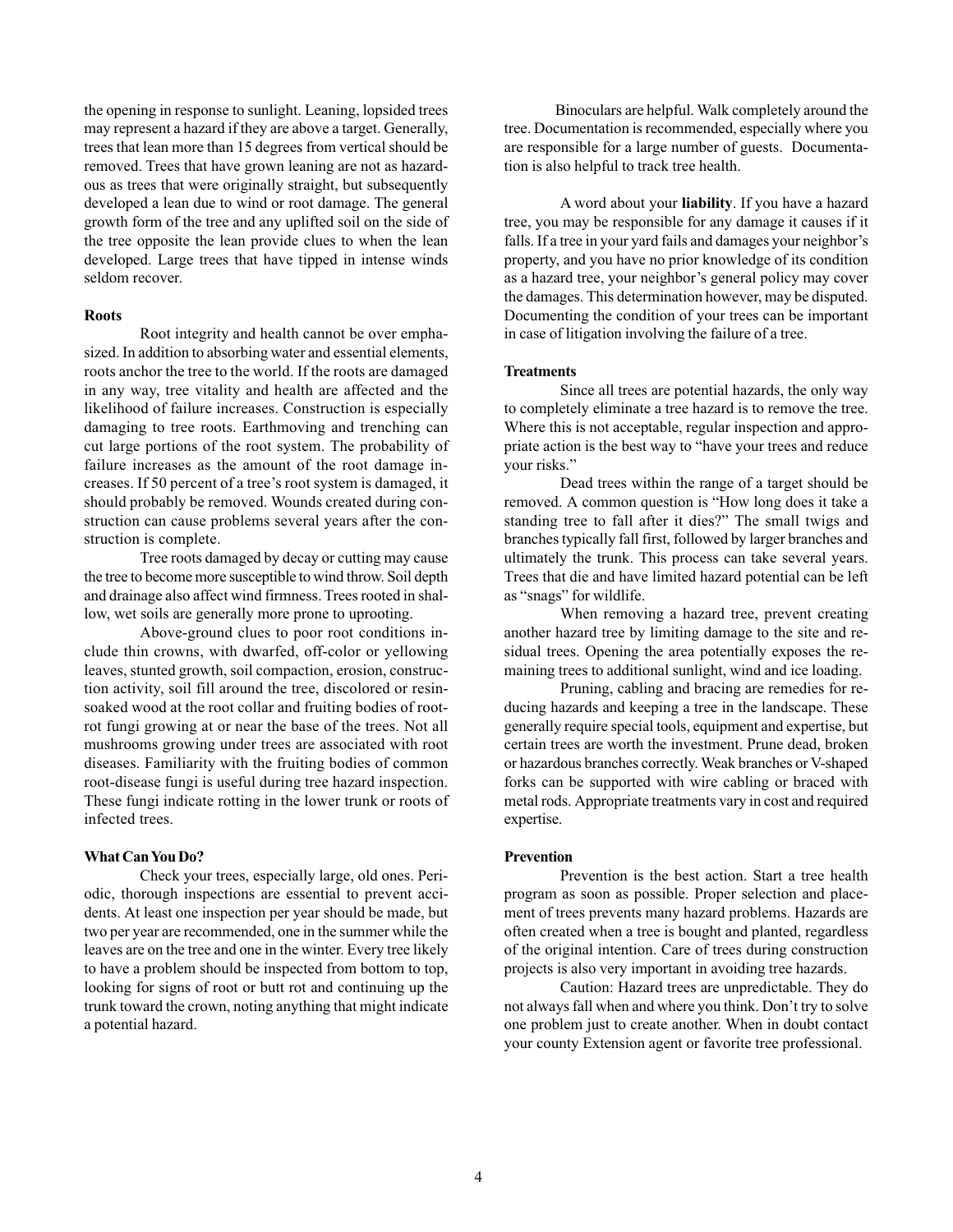

A hazardous cracked branch from decayed wood.



Opening on the tree trunk provides an entrance for decay organisms.



Canker and associated wood decay is a weak point along the tree trunk.



Tree with crown dieback.



A spiral crack in a birch tree.



Tree with a V-shaped fork is a potential hazard.